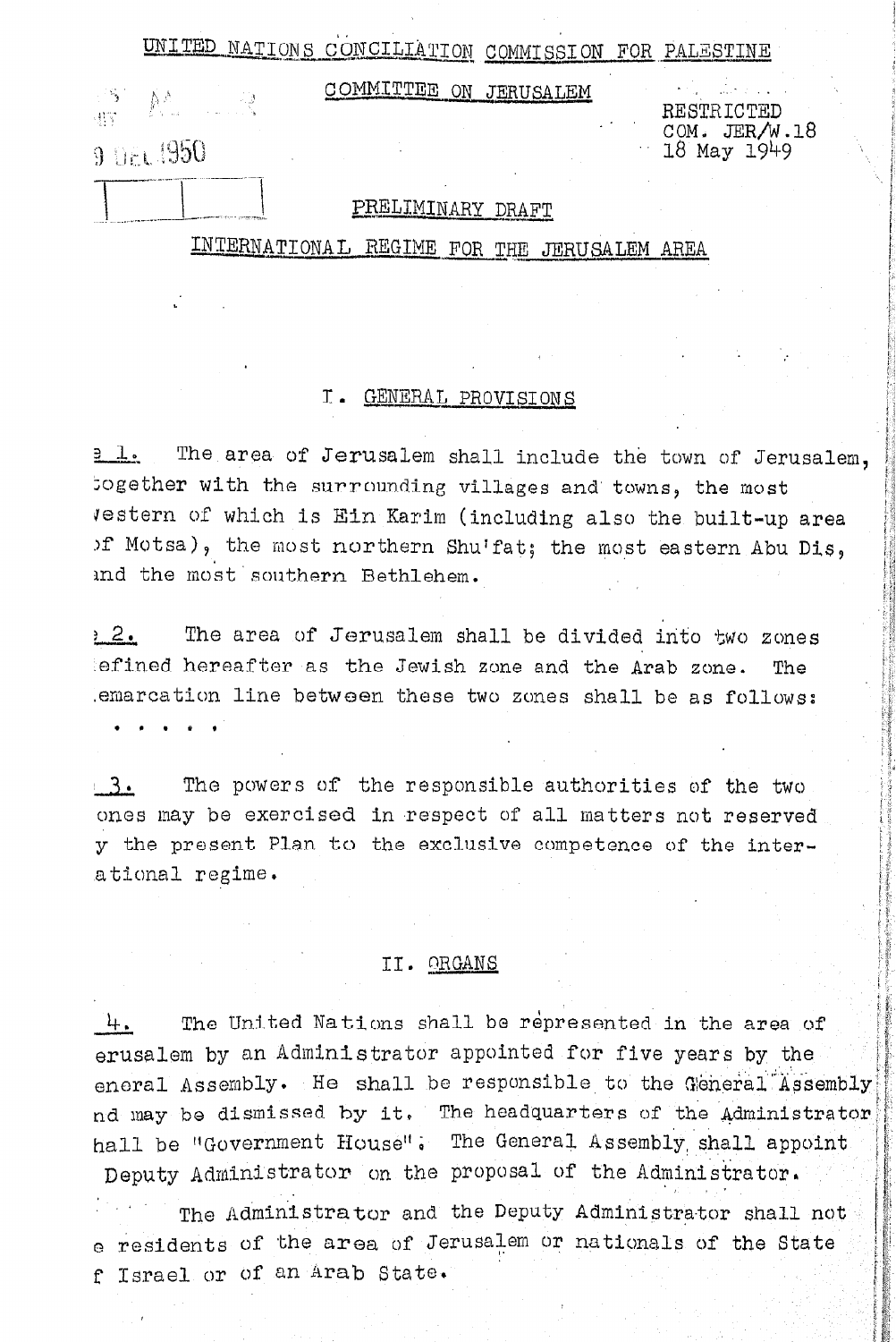Article 5. The Administrator and the Deputy Administrator shall be assisted by an Administrative Council. This Council shall be composed of nino members, three of whom shall be appointed by the responsible authorities of the Jewish Zone, three by the responsible authorities of tho Arab zone and three by the Administrator. The Latter will endeavour to ensure by his choice the representation of the principal communities other than Arab and Jewish in the area of Jerusalem.

Article 6. On behalf of the United Nations, the Administrator shall ensure :

- (1) the protection of and free access to the Holy Places, in accordance with the terms of Articles 12 to 14 below j
- $(2)$  the control of the demilitarization and of the neutralization of the area, in accordance with the terms of Article 15 below;
- (3) the protection of human rights and of the rights of distinctive groups, in accordance with tho terms of Article 17 below.

, Article 7. The Administrator, assisted by the Administrative Council, shall ensure :

- (1) the coordination of measures for the maintenance of public order;
- (2) the operation uf the main services of common interest to the area of Jerusalem;
- $(3)$  the equitable allocation of the contributions of each zone towards expenditure in the common interests, .'

 $Article 8.$  The following matters shall be submitted for the approval of the Administrator, with whom the final decision shall rest : sales, exchanges and all other transactions relating to real estate and to rights connected therewith; the construction and demolition of buildings and alterations thereto; the laying-out of squares and public gardens; the opening up of new roads; public utility works..

,

\ 1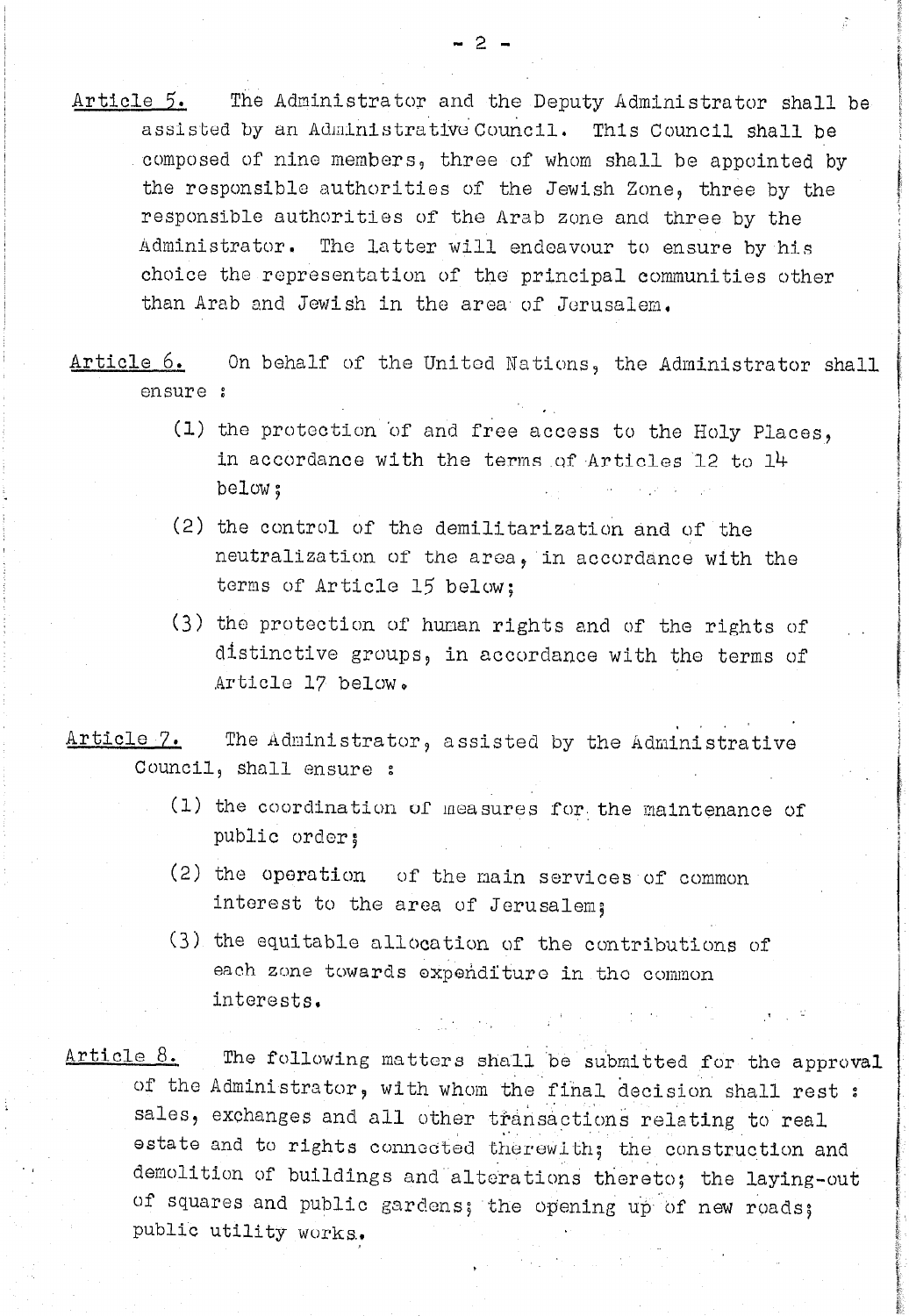The Tribunal shall have jurisdiction with respect to :

- (1) cases of jurisdictional conflicts between administrative organs and courts of the one zone and administrative organs and courts of the other zone;
- (2) cases submitted either by the Administrator or the responsible authorities of the Jewish or Arab zone involving claims that laws, ordinances, regulations, administrative acts or court decisions applying to the area of Jerusalem are incompatible with the present Plan.

The decisions of the Tribunal in all cases under paragraphs  $(1)$  and  $(2)$  of the present article shall be legally binding on the Parties;

- (3) cases submitted by the Administrator concerning any matter specified in Parts III, IV, VI and VII.
	- (a) If the Tribunal deems that a dispute submitted under paragraph (3) of this Article is susceptible of decision on the basis of law, it shall decide on that basis, utilizing the present Plan; or any of the sources set forth in Article 38, paragraph 1 of the Statute of the International Court of Justice. Such decisions shall be legally binding on the Parties.
	- (b) If the Tribunal deems that the dispute is not susceptible of decision on the basis of law, it shall render an opinion ex aequo et bono, giving special consideration, where appropriate, to the principles and purposes of the United Nations, to important United Nations resolutions and declarations, and to important multilateral treaties. Such a opinions shall be advisory in character.

 $-3 -$ 

 $\mathcal{L}_{\mathcal{L}}$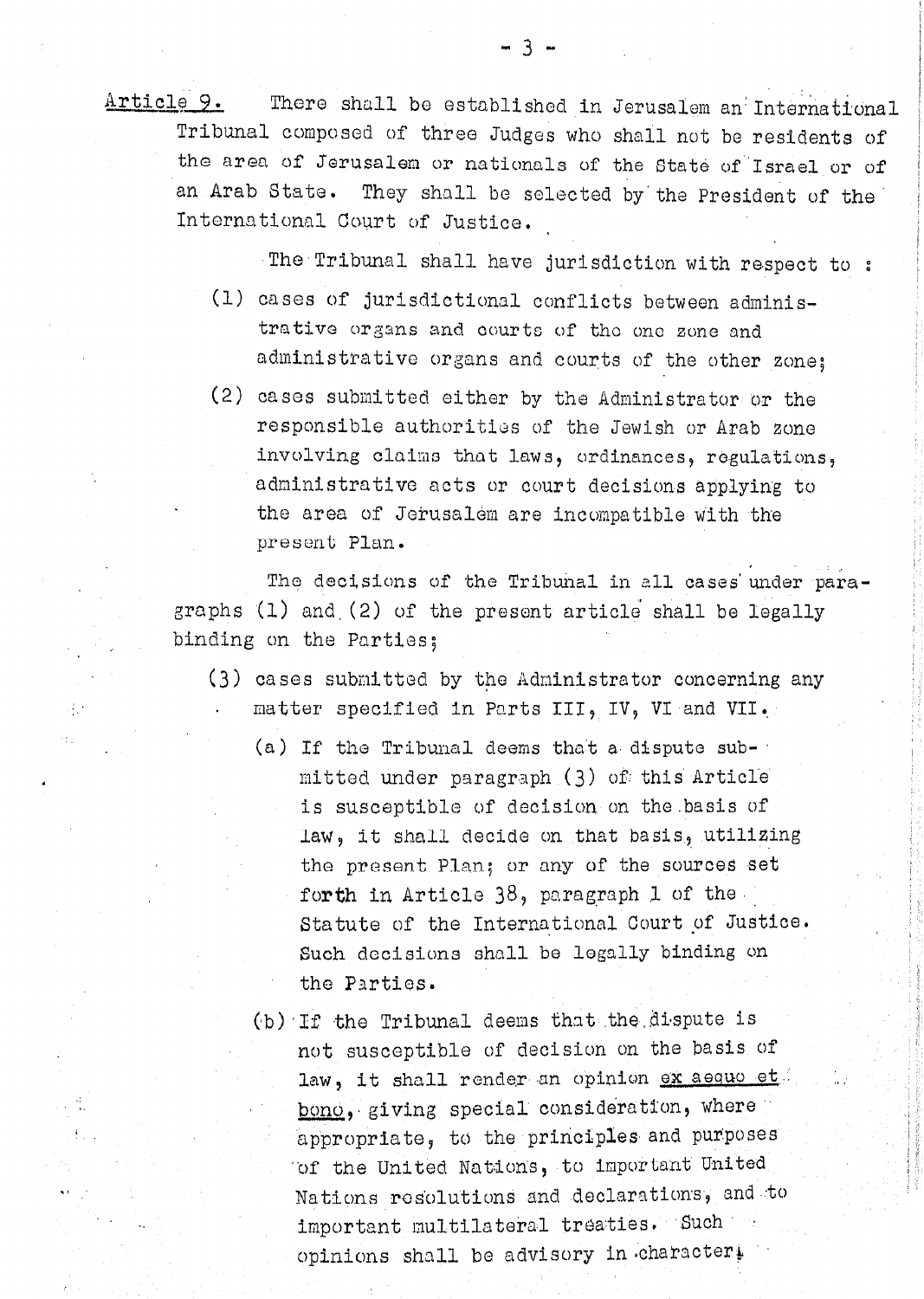These shall be established in Jerusalem a Mixed Article 10. Tribunal composed of three Judges, two of whom shall be appointed by the responsible authorities of the Arab and Jewish zones respectively. The third Judge shall be appointed by the President of the International Tribunal and shall assume the chairmanship of the Mixed Tribunal. He shall not be a resident of the area of Jerusalem or a national of the State of Israel or of an Arab State.

> The Mixed Tribunal shall have jurisdiction with respect to all civil cases in which the parties involved are not residents of the same zone or in which one or more of the parties involved are not residents of either zone. The Tribunal shall likewise have criminal jurisdiction with respect to all cases of offenses committed in one of the two zones, in which me or more of the defendants is a non-resident of such zone.

Article 11. The Administrator shall be authorised to recruit the number of guards necessary for the protection of the Holy Places religious buildings and sites as well as for the protection of his headquarters and his staff and of any other place under his supervision and protection. He shall further be authorised to recruit the auxiliary administrative personnel necessary for the carrying out of his functions. Such guards and personnel may be dismissed by the Administrator.

The expenses of the salaries and allowances of the Administrator, the Deputy Administrator, the members of the International Tribunal and of the Mixed Tribunal, the guards and the administrative personnel shall be born by the United Nations.

 $\mathcal{L}_{\text{max}}$  , where  $\mathcal{L}_{\text{max}}$  , we have the set of the  $\mathcal{L}_{\text{max}}$ 

# III. HOLY PLACES, RELIGIOUS BUILDINGS AND SITES

<u>Article 12.</u>

The Holy Places, religious buildings and sites in the area of Jerusalem and the routes giving immediate access to them, shall be placed under the exclusive control of the United Nations Administrator. The latter shall be empowered to make regulations to assure their protection and free access to them, and to station guards charged with the maintenance of order inside and outside them.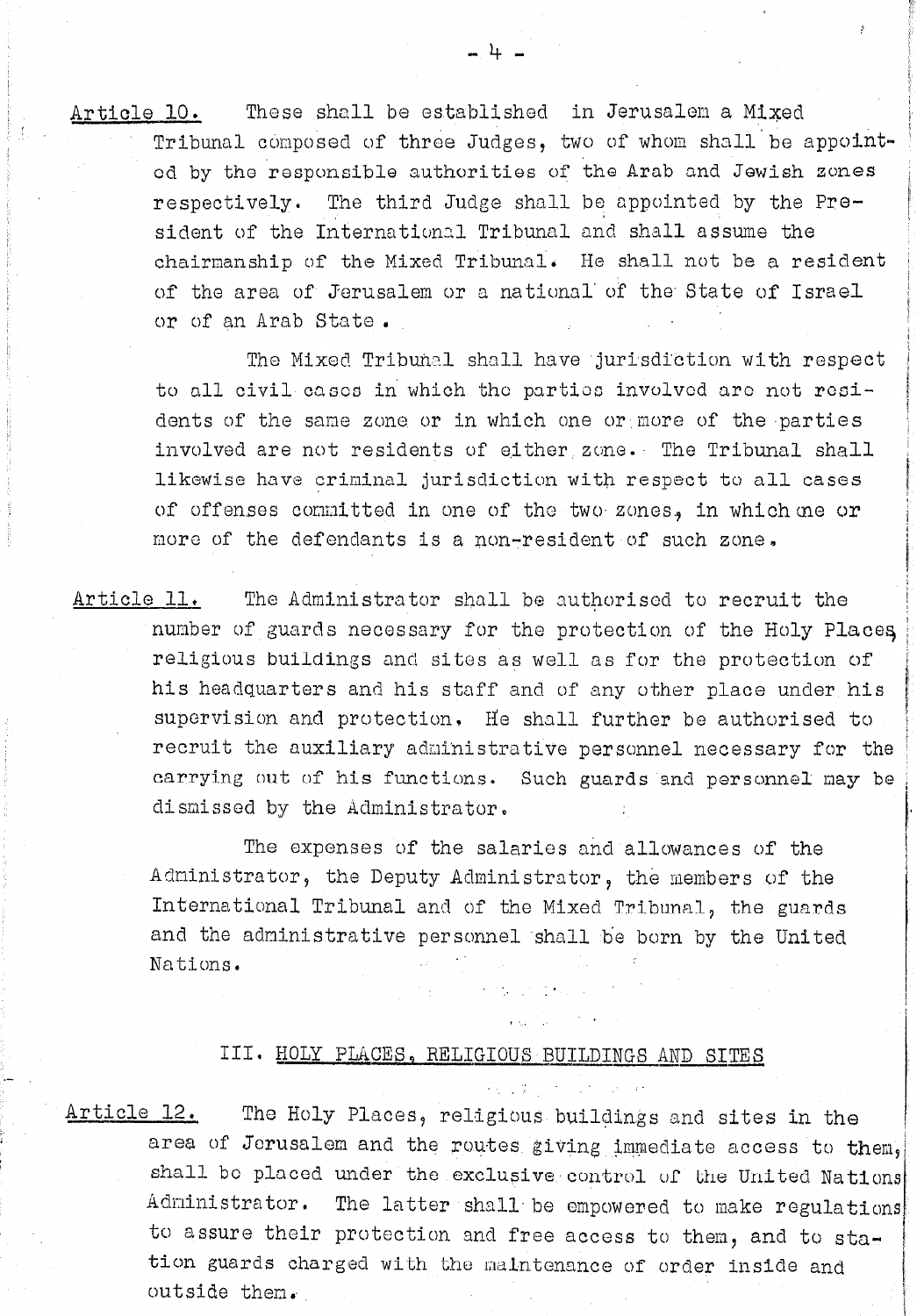- The Administrator shall ensure for ministers of religion Article 13. and to pilgrims free circulation throughout the area of Jerusalem. He shall have the power to negotiate and to conclude with all the interested States arrangements destined to facilitate the circulation of ministers of religion and of pilgrims who wish to enter or leave the area of Jerusalem.
- Article 14. The Administrator shall decide disputes which may arise between religious communities or within a religious community in connection with Holy Places, religious buildings or sites. His decisions cannot be called in question in any court/ He shall further have the power to carry out necessary repairs to Holy Places when such repairs are urgently needed and the community or communities concerned, though having been called upon, do not carry out within a reasonable time the repair in question.

#### IV. DEMILITARIZATION AND NEUTRALIZATION

Article 15. The area of Jerusalom shall be permanently demilitarized and neutralized. There shall be no military or para-military forces or stocks of war material within the area.

The responsible authorities of the two zones shall give formal assurances with respect to the demilitarized character of their respective acnes, and the inviolability of the demarcation line between the zones. These formal assurances shall include the following provisions:

- (a) Both regular and irregular forces will be withdrawn;
- (b) All entrenchments and fortifications of a military nature of any kind will be destroyed;
- (c) All military operations, ground or aerial, within the perimeter of the area of Jerusalem are prohibited as are all military operations, ground or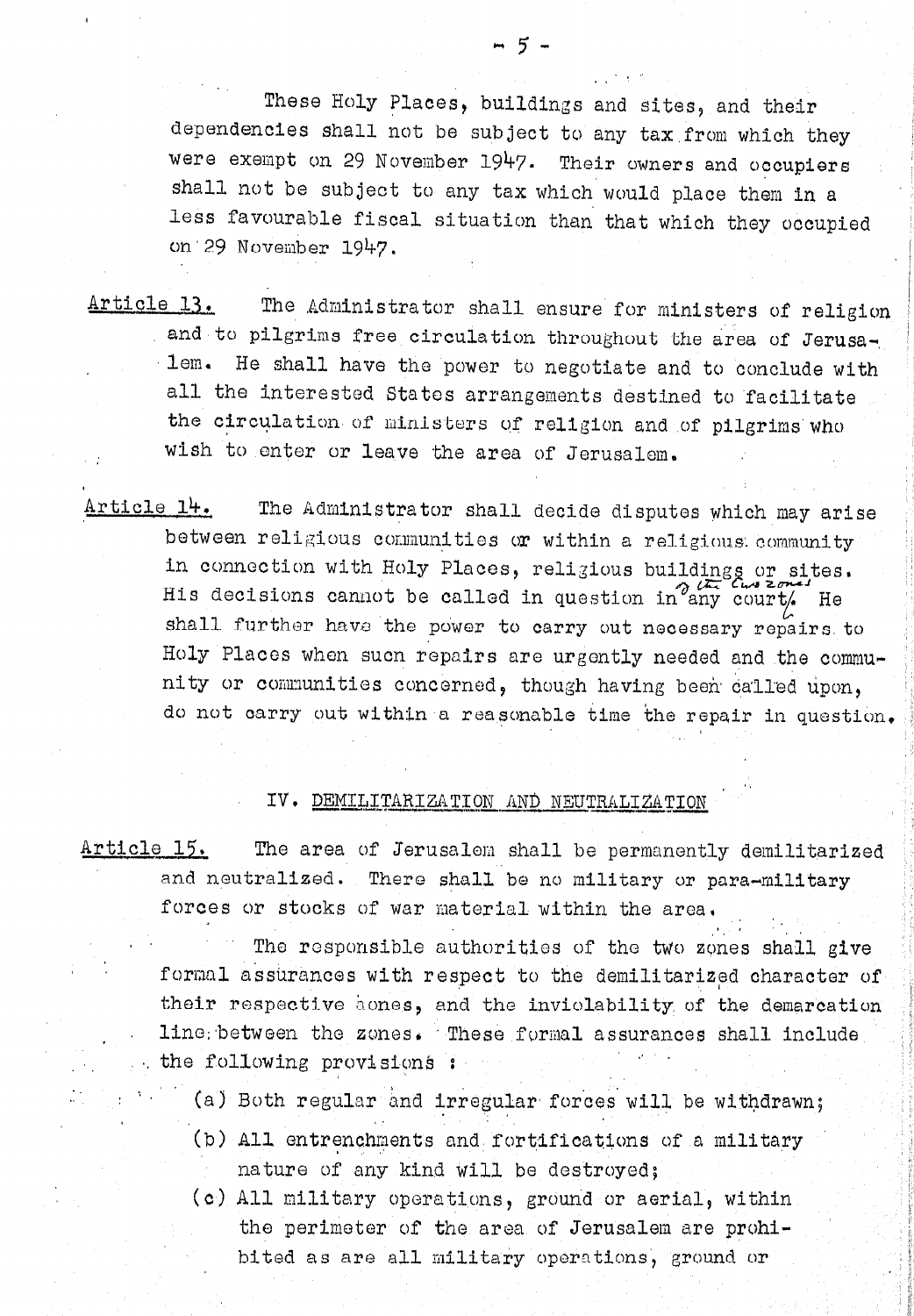aerial, which originate outside the area but might be capable of affecting places within the demilitarized area;

(d) The importation, exportation, stockpiling of arms or munitions of any type is prohibited within the area as is the maintonance of passage through the area of military personnel either combattant or auxiliary.

Any violation of the provisions of the present Plan or any attempt to alter the international regime by force shall immediately be reported by the Administrator to the Security Council.

Nothing in this article shall affect the right of the two parties to maintain within their respective zones police forces armed with normal police weapons, for the purpose of maintaining order and security. The number of police in each zone shall not exceed 1,000.

#### V. ECONOMIC AND FINANCIAL PROVISIONS

The responsible authorities of the Jewish and Arab zones Article 16. shall be called upon to negotiate such arrangements of an economic and financial nature which may be appropriate in the circumstances, taking into consideration the necessity of facilitating commercial relations between the two zones.

### VI. HUMAN RIGHTS AND FUNDAMENTAL FREEDOMS

All persons in the area of Jerusalem shall enjoy the Article 17. human rights and fundamental freedoms set forth in the Universal Declaration of Human Rights of 1948.

> If the United Nations Administrator considers that any such rights are being interferred with, he may bring the matter to the attention and submit the case to the Tribunal as provided in Article 9 or, if necessary, bring the matter before the competent organ of the United Nations.